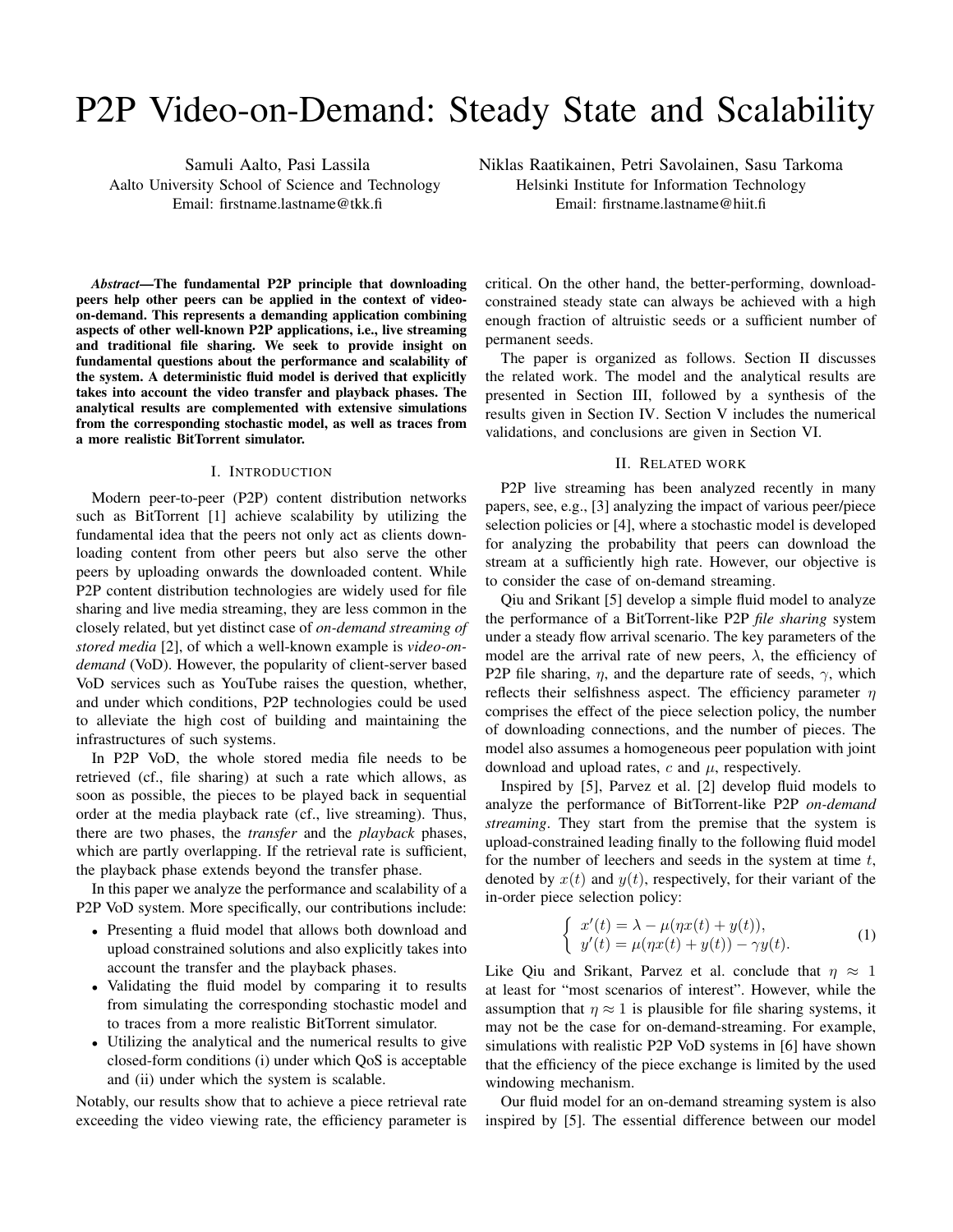and that of [2] is in the handling of the playback phase and the modeling of selfishness. In fact, model (1) totally ignores the playback phase and simply assumes that any seed, whether it has played back the media file or not, departs with rate *γ*. Instead of that, we include the playback phase explicitly in our model. Nor do we restrict ourselves to the upload-constrained case. We also generalize the previous models by adding a finite number of original seeds that stay in the system permanently.

## III. SYSTEM MODELING AND ANALYSIS

Consider a P2P VoD application. We model the system dynamics related to sharing of a single video file assuming a homogeneous peer population and a steady flow arrival scenario, which is a reasonable assumption for YouTube [7].

## *A. Modeling framework*

Let *m* denote the size of the video file to be shared (in bits). The video is played back at a constant rate *w* (bits per time unit). New peers arrive at rate  $\lambda$  (arrivals per time unit on average). Each peer is connected to the network over an asymmetric access link (e.g., an ADSL link) with a download capacity of *d* (bits per time unit) and upload capacity *u* (bits per time unit). The corresponding download and upload rates are:  $c = d/m$  and  $\mu = u/m$  (file transfers per time unit).

The life span of a peer consists of two phases, the file *transfer phase* and the *playback phase*, which are partly overlapping. The first part of the transfer phase (called the startup delay) lasts until there are sufficiently pieces in the playback buffer to start the playback phase. After that, the video transfer and playback proceed in parallel until the entire video is transferred. It is desirable that the transfer rate is greater than the playback rate so that the video can be played back without any breaks or delays. In such a case, the playback phase extends beyond the transfer phase.

We assume that the startup delay is negligible. This is possible to achieve with a sufficiently small window size. In addition, we assume that

$$
d > w,\tag{2}
$$

which is a necessary requirement for a VoD system in order that the video can be played back with good quality, since the transfer rate for a downloading peer is always upper bounded by its own access link rate. If the video is played back without any breaks or delays, the length of the playback phase equals  $z = m/w$ . It follows from (2) that

$$
z > 1/c.
$$
 (3)

During the transfer phase, the peer is called a *leecher*. According to the fundamental P2P principle, leechers help each other. Let  $\eta \in [0,1]$  denote the efficiency of this operation. In the case of windowed BitTorrent, parameters that affect  $\eta$  are the basic efficiency of BitTorrent, the size of the window used, the number of downloading connections, and the number of pieces. A more detailed examination of efficiency in the windowed BitTorrrent case can be found in [6].

An altruistic leecher becomes a *seed* as soon as its own video file download is completed. Let  $\zeta \in [0,1]$  denote the fraction of altruistic peers, which continue to upload to leechers even after their own transfer phase. Non-altruistic peers are assumed to leave the system immediately after the transfer phase, while altruistic peers stay in the system until the end of the playback phase. In addition to the non-permanent seeds, we allow a number of original seeds, say *k*, that stay in the system permanently.

## *B. Fluid model*

Let  $x(t)$  and  $y(t)$  denote the number of leechers and seeds, respectively, at time  $t$ . The number of leechers,  $x(t)$ , increases with rate  $\lambda$ . On the other hand, it is decreased with the rate at which file transfers complete. Assuming that there are no bottlenecks in the core network, this completion rate  $\phi(t)$  is determined by the minimum of the total download rate and the total upload rate (cf.  $[5]$ ,  $[2]$ ),

$$
\phi(t) = \min\{cx(t), \mu(\eta x(t) + y(t) + k)\}.
$$
 (4)

Thus, we have  $x'(t) = \lambda - \phi(t)$ .

As mentioned above, an altruistic leecher becomes a seed after the transfer phase. Thus, the number of seeds,  $y(t)$ , increases with rate  $\zeta \phi(t)$ . Characterizing the rate at which seeds depart from the system is more difficult and requires some approximations given below.

We base our model on *initially* making the optimistic assumption that the transfer rate is sufficient so that the video can be played back without any breaks or delays. Since we also assumed that the startup delay is negligible and altruistic peers leave the system as soon as they complete the playback phase, this fixes the total time that such a peer spends in the system to be equal to *z*. Now we make an *approximative* assumption that the system is quasi-stationary at every point in time *t*. Then by Little's result, the average time that an altruistic peer stays as a seed equals  $z - x(t)/\lambda$ . Thus, the total departure rate of seeds becomes  $y(t)/(z - x(t)/\lambda)$  implying that  $y'(t) = \zeta \phi(t) - y(t)/(z - x(t)/\lambda)$ .

All in all, our fluid model is as follows:

 $\sqrt{ }$ 

$$
x'(t) = \lambda - \phi(t),
$$
  
\n
$$
y'(t) = \zeta \phi(t) - \frac{y(t)}{z - x(t)/\lambda}.
$$
\n(5)

Note that there are no a priori guarantees that the difference  $z - x(t)/\lambda$  stays positive. If this is not the case, the differential equation system behaves in an unstable manner, which can be interpreted as a sign of problems in the playback quality of the P2P VoD application.

## *C. Steady-state analysis*

Model (5) allows us to explicitly solve the equilibrium of the system by setting  $x'(t) = y'(t) = 0$  and solving for the corresponding values of *x* and *y*. However, due to the minoperation in (4), we need to separately consider whether the system is download or upload constrained at the equilibrium, which results in two different equilibria.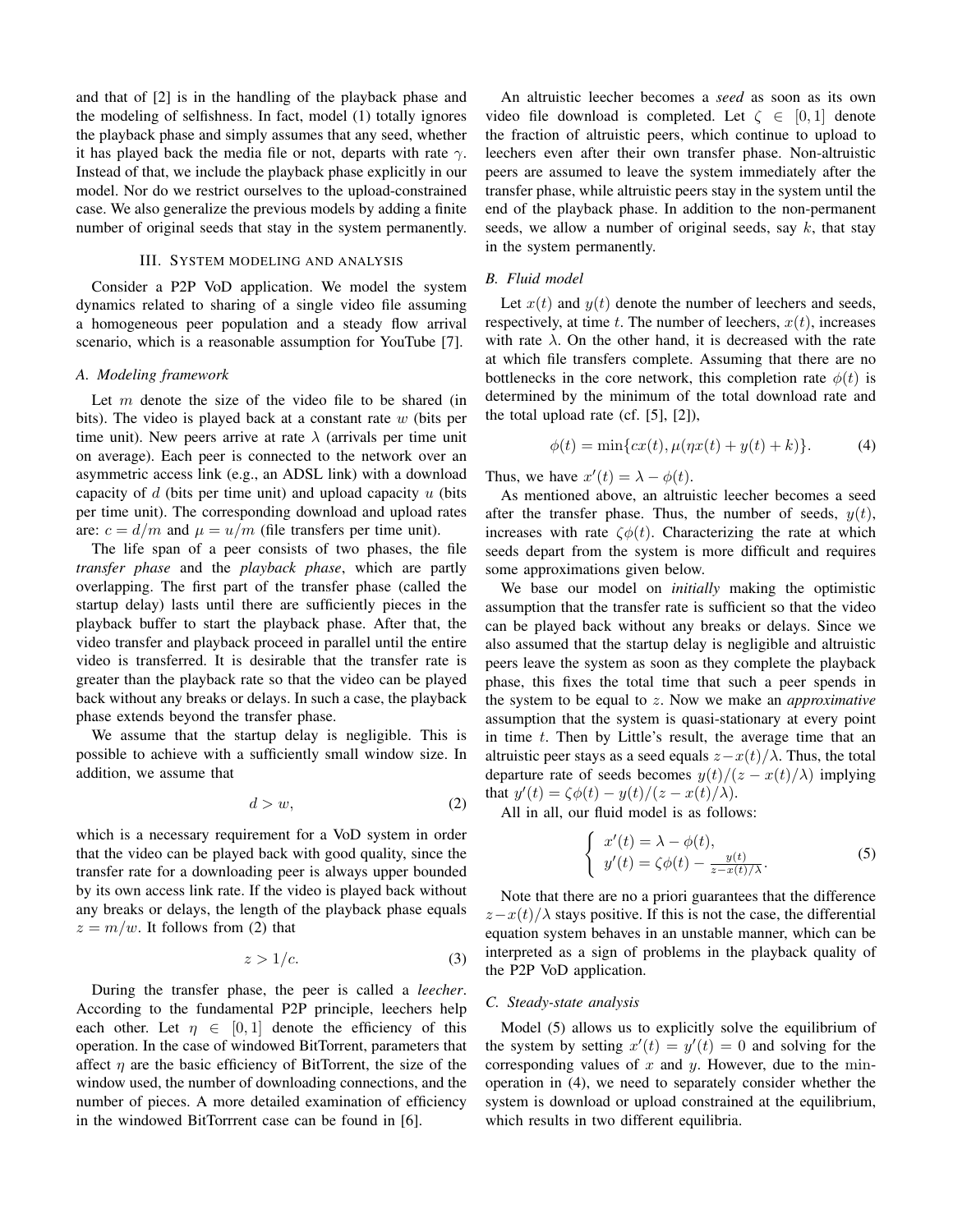Let us denote by  $\bar{x}$  and  $\bar{y}$  the equilibrium values of (5). The system is *download-constrained* at the equilibrium if  $c\bar{x} \leq$  $\mu(\eta \bar{x} + \bar{y} + k)$ , implying that

$$
\begin{cases} \bar{x}_{\rm d} = \frac{\lambda}{c}, \\ \bar{y}_{\rm d} = \zeta \lambda (z - \frac{1}{c}), \end{cases} \tag{6}
$$

where the subscript (d) refers to the download-constrained solution. Now the constraint  $c\bar{x}_d \leq \mu(\eta \bar{x}_d + \bar{y}_d + k)$  is equivalent to

$$
\frac{1}{\mu} \le \frac{\eta}{c} + \zeta(z - \frac{1}{c}) + \frac{k}{\lambda}.\tag{7}
$$

We see that  $\bar{x}_d > 0$  for sure and  $\bar{y}_d > 0$  by (3) so that the solutions are meaningful in the download-constrained case and the equilibrium transfer rate for a leecher exceeds the watching rate.

On the other hand, if  $c\bar{x} > \mu(\eta \bar{x} + \bar{y} + k)$ , then the system is *upload-constrained* at the equilibrium and we have

$$
\begin{cases}\n\bar{x}_{\mathbf{u}} = \frac{\lambda}{\eta - \zeta} \left( \frac{1}{\mu} - \zeta z - \frac{k}{\lambda} \right), \\
\bar{y}_{\mathbf{u}} = \frac{\zeta \lambda}{\eta - \zeta} \left( -\frac{1}{\mu} + \eta z + \frac{k}{\lambda} \right),\n\end{cases} \tag{8}
$$

The constraint  $c\bar{x}_u > \mu(\eta \bar{x}_u + \bar{y}_u + k)$  is equivalent to

$$
\begin{cases} \frac{1}{\mu} > \frac{\eta}{c} + \zeta(z - \frac{1}{c}) + \frac{k}{\lambda}, & \text{if } \eta > \zeta, \\ \frac{1}{\mu} < \frac{\eta}{c} + \zeta(z - \frac{1}{c}) + \frac{k}{\lambda}, & \text{if } \eta < \zeta. \end{cases} \tag{9}
$$

Additionally, for the solution to be meaningful, we require that  $\bar{x}_u > 0$  and  $\bar{y}_u > 0$ . This leads to the following additional constraint:

$$
\begin{cases} \zeta < \frac{1}{z}(\frac{1}{\mu} - \frac{k}{\lambda}) < \eta, & \text{if } \eta > \zeta, \\ \eta < \frac{1}{z}(\frac{1}{\mu} - \frac{k}{\lambda}) < \zeta, & \text{if } \eta < \zeta. \end{cases} \tag{10}
$$

The equilibrium transfer rate for a leecher exceeds the watching rate if and only if  $\bar{y}_u > 0$ .

Figure 1 (left panel) illustrates the different solution areas in the  $(\eta, \zeta)$ -space.



Fig. 1. *Left panel*: Solution areas, where DL [UL] refers to a positive download [upload] constrained solution. The horizontal bordering line satisfies  $\frac{1}{\mu} = \frac{\eta}{c} + \zeta(z - \frac{1}{c}) + \frac{k}{\lambda}$  and the vertical bordering line satisfies  $\eta = \frac{1}{z}(\frac{1}{\mu} - \frac{k}{\lambda})$ . *Right panel*: Steady state synthesis.

## *D. Local stability analysis*

Analyzing the global stability of (5) is difficult due to the nonlinear and switched nature of the model, see [8]. Instead we focus on the local stability of the system. In particular, our approach is to linearize (5) around its equilibrium, and apply the control theory of linear systems.

The local stability properties of the steady-state solutions in the three different areas in Figure 1 (left) can be summarized as follows (see [9] for details). The system has a unique equilibrium (either DL or UL) which is locally stable if  $\eta > \frac{1}{z}$  $\left(\frac{1}{\mu} - \frac{k}{\lambda}\right)$ ) . In the area UL/DL, there are two equilibria of which the DL solution is locally stable and the UL solution is unstable.

## *E. Stochastic model*

In addition to a fluid model, we developed a more detailed stochastic model to test the accuracy of the approximative assumptions made for the fluid model. The stochastic model *does not* utilize the quasi-stationarity approximation to estimate the departure rate of altruistic seeds. We refer to [9] for details.

# IV. STEADY STATE AND SCALABILITY

By experimenting with the two models (fluid/stochastic), we obtained that the fluid model closely approximates the mean values of the stochastic model when *η* is high enough but shows a qualitatively different behavior when *η* is below a certain threshold. Based on these experiment, we provide below a meaningful synthesis of the system performance as well as an interpretation of the results from the point of view of system scalability.

## *A. Steady-state synthesis*

(i) If

$$
\eta > \frac{1}{z} \left( \frac{1}{\mu} - \frac{k}{\lambda} \right),\tag{11}
$$

the equilibrium transfer rate for a leecher exceeds the playback rate *w* (so that the the playback quality is sufficient for the VoD application). If additionally (7) is satisfied, then the system is download-constrained, and the numbers of leechers and seeds are well estimated by  $\bar{x}_{d}$  and  $\bar{y}_{d}$  given in (6). Otherwise, the system is upload-constrained, and the numbers of leechers and seeds are well estimated by  $\bar{x}_{\rm u}$  and  $\bar{y}_{\rm u}$  given in (8).

(ii) If

$$
\eta \le \frac{1}{z} \left( \frac{1}{\mu} - \frac{k}{\lambda} \right),\tag{12}
$$

then the equilibrium transfer rate for a leecher stays below the playback rate *w* resulting in playback quality problems. In this case, in the stochastic model peers have to stay longer in the system than the actual viewing time. In our fluid model this situation can be enforced by evaluating the steady-state solution with the condition  $\zeta = 0$ . Then, the system is always upload-constrained (see Figure 1) and the numbers of leechers and seeds are well estimated by formula (8) applied with  $\zeta = 0$ leading to estimates

$$
\begin{cases} \bar{x}_0 = x_u|_{\zeta=0} = \frac{\lambda}{\eta} (\frac{1}{\mu} - \frac{k}{\lambda}), \\ \bar{y}_0 = y_u|_{\zeta=0} = 0. \end{cases}
$$
 (13)

These conclusions are summarized in Figure 1 (right panel).

Note that the altruism parameter  $\zeta$  has no effect on the threshold (11). However, the per-leecher service rate increases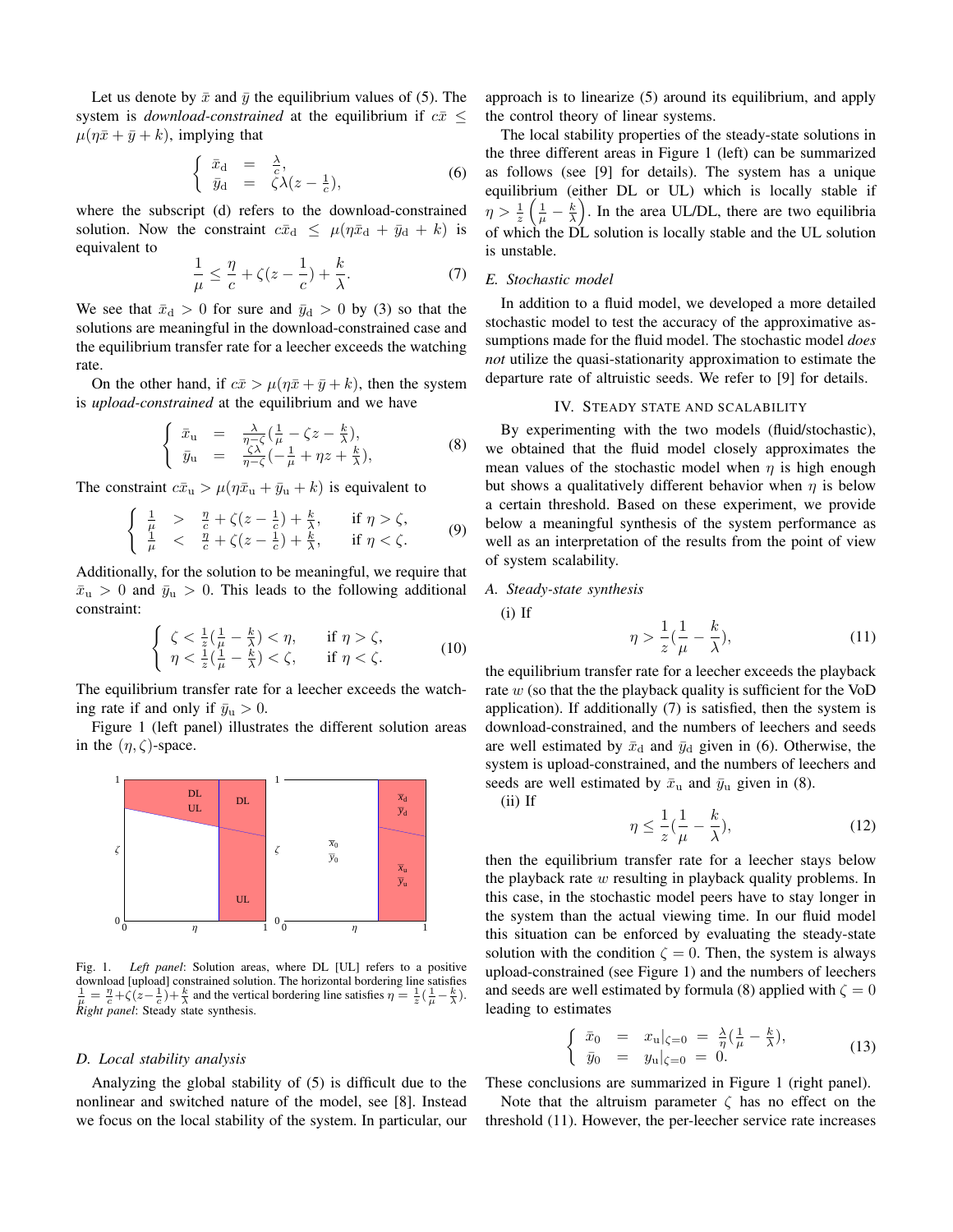with *ζ* (up to the download rate limitation *d*) implying that the system offers better viewing quality. In addition, we see from (11) that  $\frac{1}{\mu} - \frac{k}{\lambda} < z$  is a necessary condition and  $\frac{1}{\mu} - \frac{k}{\lambda} < 0$ is a sufficient condition for good playback quality.

# *B. Scalability and the effect of permanent seeds and altruism*

As explained in the previous section IV-A, the system seems to have a sufficient playback quality if and only if condition (11) is satisfied. We say that the system is *scalable* if (11) is satisfied for all  $\lambda$ . Thus, scalability is equivalent to the requirement that

$$
\eta > \frac{1}{z\mu}.\tag{14}
$$

A necessary condition for scalability is clearly that  $z > 1/\mu$ , which is equivalent to  $u > w$ . On the other hand, we see from (11) that if the system is *not* scalable (so that  $1/\mu \ge \eta z$ ), good playback quality is achieved up to

$$
\lambda < \frac{k}{\frac{1}{\mu} - \eta z}.\tag{15}
$$

In general, it would seem intuitive that increasing the number of permanent seeds, *k*, would somehow help the system to perform better. However, as can be seen from (14), to achieve scalability does not depend on *k*. But in the nonscalable case, by (15), the limit for  $\lambda$  up to which the playback quality is sufficient increases linearly with *k*.

While we have shown that neither the number of permanent seeds *k* nor the level of altruism *ζ* had any effect on the scalability of the system, it does not follow that these are unnecessary parameters. In fact,  $\zeta$  is a determining factor in whether the system reaches a download or upload constrained steady state. Given an efficiency *η* satisfying (11), one can always find a needed level of altruism *ζ <* 1 so that the steady state is download-constrained. In a downloadconstrained steady state, the service provider could drop some of its permanent seeds without repercussions. In the case of a YouTube-like VoD service provider, the required upload bandwidth per video is a significant portion of costs [10]. Thus even a slight reduction in needed upload bandwidth can be significant.

## V. NUMERICAL RESULTS AND VALIDATION

In this section, we validate the accuracy of the fluid model against simulations from the stochastic model of Section III-E and traces from a BitTorrent simulator implementing a windowing algorithm. We first study the system dynamics and then consider the steady-state performance. Similarly as in the steady-state analysis, we focus on the behavior of the system in the  $(\eta, \zeta)$  parameter space, cf., Figure 1.

## *A. Youtube scenario*

In the following tests we consider a viewing scenario where the parameters correspond to a typical YouTube setting. The users are viewing a video file consisting of 800 pieces each 32kB in size. The video coding rate is  $w = 300$  kbit/s, and thus the viewing time is  $z = 682$  s. The upload and download bandwidths of the users are  $u = 512$  kbits/s and  $d = 1024$ kbit/s (typical asymmetric ADSL subscriber rates). Also, we assume that  $k = 1$  (one permanent seed). In the simulations, new users arrive according to a Poisson process with rate  $\lambda =$ 0*.*2 peers/s.

#### *B. Validation of system dynamics*

Here we give results to validate the accuracy of the fluid model dynamics (5) and the use of the quasi-stationarity approximation. The idea is to compare the dynamic behavior of (5) with the results both from the stochastic model and the BitTorrent simulations.

We first study two examples where the users are first altruistic with  $\zeta = 0.9$  and then non-altruistic with  $\zeta = 0.3$ . The parameters correspond to the situations where condition (11) holds. The results are shown in Figure 2. The figure shows the time evolution of the fluid model (solid smooth line), stochastic model (dashed line) and the BitTorrent simulation (solid jagged line) for both the number leechers  $x(t)$  and the number of seeds  $y(t)$ . The simulations represent averages over 20 sample paths. In the figure, we have numerically determined the value of the efficiency parameter  $\eta$  so that it matches best the equilibrium values of the actual BitTorrent simulations. This resulted in  $\eta = 0.85$  for  $\zeta = \{0.9, 0.3\}$ .



Fig. 2. Comparison of the fluid model (solid smooth line) against the stochastic model (dashed line) and the BitTorrent simulation (solid jagged line) with  $\zeta = 0.9$  (upper panel) and  $\zeta = 0.3$  (lower panel).

When  $\zeta = 0.9$  (see upper panel of Figure 2), one can observe that the system is initially upload-constrained. However, after reaching equilibrium it is download-constrained. As *ζ* is decreased the number of seeds begins to decrease, which decreases the service capacity available for leechers, and with  $\zeta = 0.3$  (see lower panel of Figure 2) the available capacity is now limited by the uploading bandwidth of the system.

With regard to the accuracy of the fluid model we can observe that the equilibrium values of the system are very